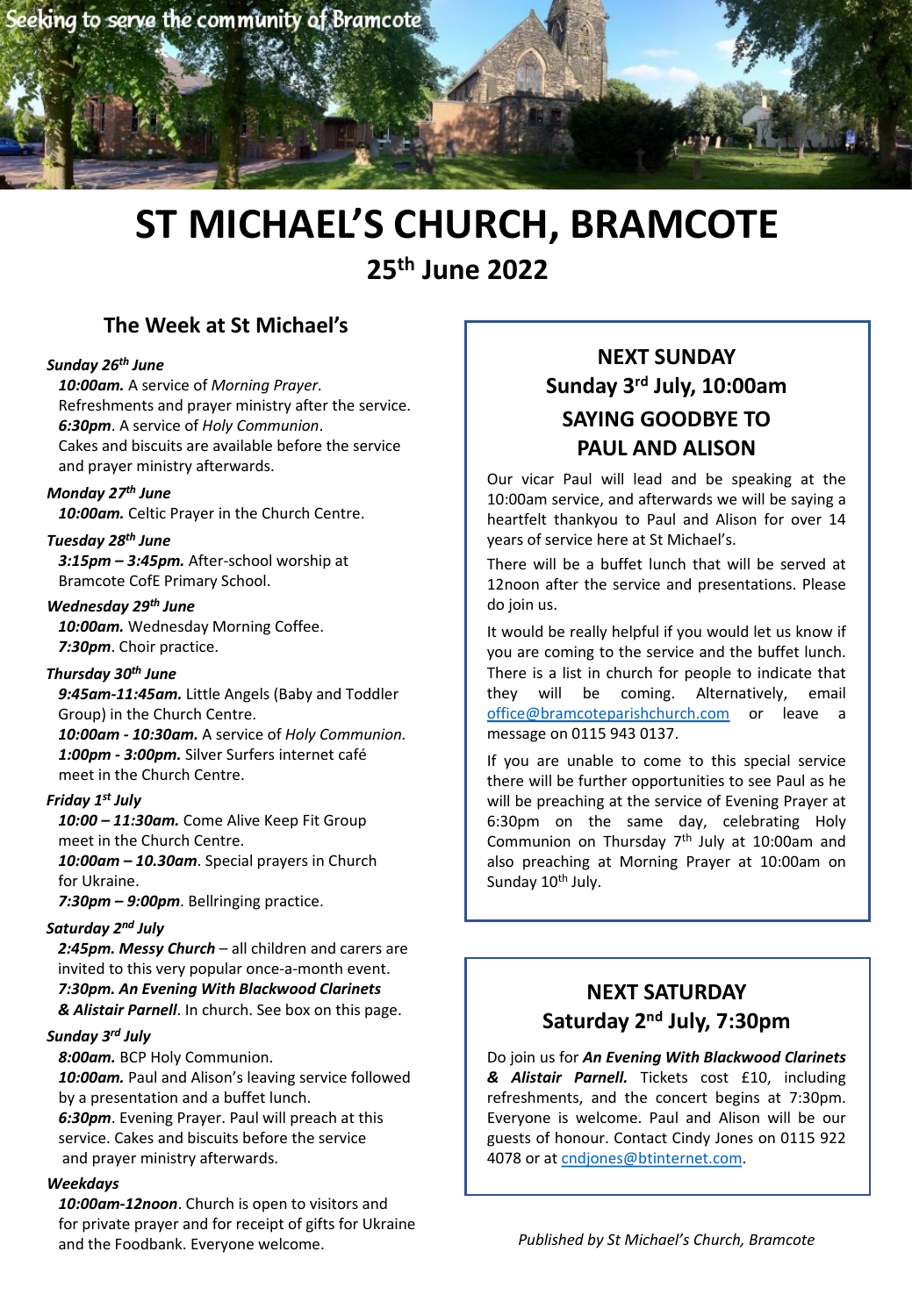#### **Saturday 25th June, 10:00am – 3:00pm Up-cycling Exhibition**

An opportunity to buy and sell furniture and other items, watch demonstrations and attend a workshop. See page 4 for details. Contact Hilary on 07733 332365 or Devonne on 07757 103518.

# **Sunday 26th June, 10:00am and 6:30pm**

#### **Sunday Services**

Morning Prayer at 10:00am and at 6:30pm a service of Holy Communion. Come to either one or both!

#### **Monday 27th June, 8:30am**

#### **PAT testing**

An electrician is coming to St Michael's to test all our portable electrical and electronic equipment. Can all users of such ensure that all equipment is available in the Church Centre for testing from last thing on Sunday 26<sup>th</sup> June? Many thanks.

# **Monday 27th June, 10:00am Celtic Prayer**

Spend half an hour with others devoted to prayer in the Celtic tradition. We meet in the Church Centre Lounge at 10:00am every Monday . Everyone is welcome.

# **Tuesday 28th June, 3:15pm – 3:45pm After-School Worship**

Several families will stay after the afternoon session at Bramcote CofE Primary School for after-school worship. Church members can join them if they wish.

# **Wednesday 29th June, 10:00am Wednesday Coffee Morning**

A time to meet over coffee and enjoy each others company. It's every Wednesday and sometimes people stay on for a fish and chip lunch. Everyone is welcome.

#### **Thursday 30th June, 9:45am – 11.45am Little Angels**

Every Thursday morning during term-time the Church Centre buzzes with the sounds of babies and toddlers sharing time together with each other and their carers. Refreshments are also provided. Do join us.

#### **Thursday 30th June, 10:00am – 10.30am Holy Communion**

While the Little Angels enjoy their time together in the Church Centre, others enjoy a quiet said service of Holy Communion in church. This is every Thursday morning throughout the year. A service that is both relaxing and stimulating, Do come.

# **Thursday 30th June, 1:00pm – 3.00pm Silver Surfers**

The Silver Surfers internet café meet every week to discuss computers and devices and for a social gettogether and chit-chat. New members are very welcome

#### **Friday 1st July, 10:00am – 10.30am Prayers for Ukraine**

We continue to pray for Ukraine and on Fridays but the timing has now changed to 10:00am to 10:30am. Please do join us. The church then remains open until 12noon for private prayer.

# **Saturday 2nd July, 2:45pm – 5:00pm Messy Church**

Messy Church is on the first Saturday of every month. The children have a great time. Children, bring your parents/carers. Parents/carers, bring your children. You are all very welcome.

## **Saturday 2nd July, 7:30pm An Evening With Blackwood Clarinets & Alistair Parnell.**

Do join us for this great concert at St Michael's. Tickets cost £10, including refreshments, and the concert begins at 7:30pm. Everyone is welcome. Paul and Alison will be our guests of [honour.](mailto:cndjones@btinternet.com) Contact Cindy Jones on 0115 922 4078 or at cndjones@btinternet.com.

#### **Sunday 3rd July, 10:00am Paul and Alison's Leaving Service**

Our vicar Paul will lead and be speaking at the 10:00am service, and afterwards we will be saying a heartfelt thankyou to Paul and Alison for over 14 years of service here at St Michael's. Please see page 1.

#### **Friday 8th July, 10:00am – 11:30am 'Come Alive' Keep Fit Group**

Sadly this is the final session of the 'Come Alive' Keep Fit Group as the organiser and leader, Mo Brown, is retiring. We want to thank Mo for leading this group over many years and we wish her all the best for the future.

# **Saturday 9th July, 9:00am – 11:00am Dads 'n' Kids**

The next meeting of Dads 'n' Kids in the Church Centre. Breakfast and games. This is proving to be quite popular!

# **Sunday 10th July, 10:00am Paul's Final Service**

Paul preaches at the 10:00am service after which he retires as Vicar of Bramcote. Do come to hear Paul's final message to us all.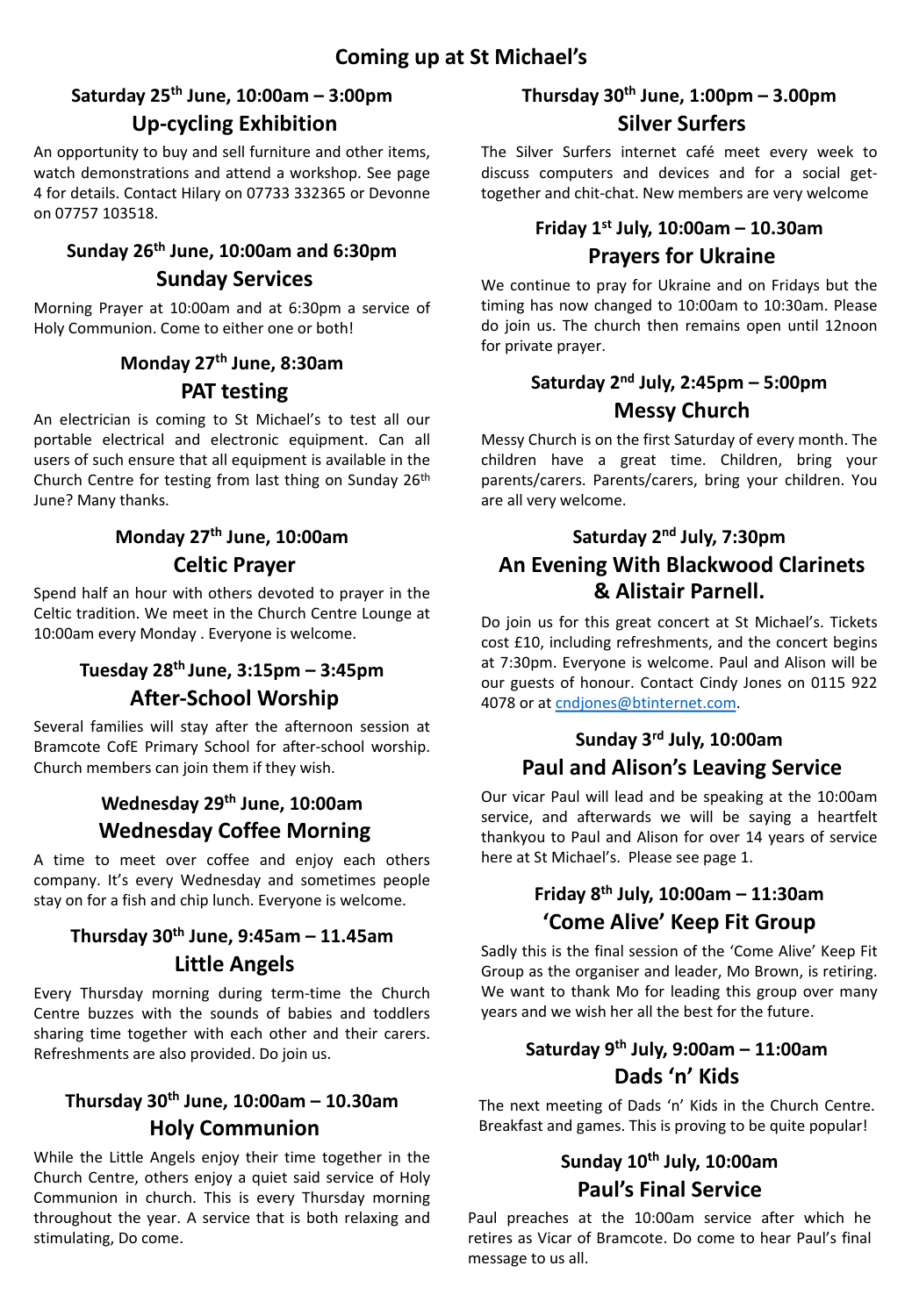#### **Coming up at St Michael's (cont.) Notices**

#### **Monday 11th July, 7:30pm Meeting of the PCC**

A meeting of the Parochial Church Council will be held in the Church Centre. Archdeacon Phil Williams will be joining us. This meeting is limited to members of the Council only, but the prayers of everyone would be appreciated as the Council contemplates the future at St Michael's.

#### **Tuesday 12th July, from 7:30pm Café Bramcote**

Everyone is invited to Café Bramcote in St Michael's Church Centre on Tuesday  $12<sup>th</sup>$  July starting at 7:30pm. There will be lots of excellent coffee, cake, and good company. The Attenborough Handbell Ringers have promised to be there to entertain us, and who knows what home-grown talent will join them? Everyone is invited whether you are a church member or not.

*Please note we have now changed the date of this event from Tuesday 19th July to Tuesday 12th July.*

#### **Tuesday 19th July, 2:00pm Bramcote Care Group**

All who already act as occasional volunteers at the Bramcote Care Group are invited to an afternoon gettogether with refreshments. This will be at the home/garden of Elaine Morris, the co-ordinator of the group. This also provides the opportunity for anyone else to come to find out about the group and how they can get involved, You would be very [welcom](mailto:eannem1955@outlook.com)e. Please email Elaine on eannem1955@outlook.com to find out more, or confirm that you are coming.

#### **Tuesday 19th July, 7:00pm – 8:00pm July Prayer Meeting**

Our monthly prayer meeting in July will be on Tuesday 19th starting at 7:00pm and last for one hour. As usual it will be in the Church Centre. All are invited. The prayer diary we will be using will be available for download on the church website.

#### **Every Weekday, 10:00am – 12noon Private Prayer**

The church is open to visitors and for private prayer every weekday. Come along and take time to look around, pray, and generally enjoy the quietness of the church. We are also pleased to received gifts for Ukraine and for the Foodbank – containers for these are in the porch at the South Door.

#### **Contributing to Sunday Services**

Some Church members volunteer to contribute to Sunday services by reading the lessons or by leading the prayers. If you are not already a volunteer, would you like to consider doing this every now and then? If so, please contact Claire Morrell on 07738 087614. No experience is needed, and full guidance is provided.

#### **Garden of Remembrance - Thank you**

Many thanks to Alan, Brian, Cath, Fiona, Ian, Ken, Lesley, and Victor for coming together last Saturday to help attend to the Garden of Remembrance at St Michael's in preparation for Fathers' Day. The help was greatly appreciated.

#### **Work Update**

Everyone will have seen that the work on the church roof is progressing according to plan. Scaffolding is up and some of the roof slates and fixings have already been removed. Let's hope for a relatively dry few weeks with little rain! Please bear with us as the work progresses.

The West Window is now completely restored and next week the stained-glass glazier returns to affect a minor repair on the East Window.

#### **An Invitation from Donna**

'Each of you has received a gift to use to serve others. Be good servants of God's various gifts of grace.' 1 Peter 4:10.

What gift do you have? How could you serve as part of the Children Youth and Families Team as we grow what we can offer at St Michael's?

There are many opportunities to be involved:

- Supporting recruitment of Volunteers
- Messy Creativity Planning and Shopping
- Family and after-school worship
- Noticeboards
- Social Media/ PA system
- Holiday Club
- Future Youth Groups

Induction and Safeguarding training will be given. An opportunity to develop skills and add to CV

Contact me to find out more if you wish, or email/ message your interest and you will be emailed a Volunteer Role Enquiry Form.

Blessings Donna Snowden

Children Youth and Families Minister [07950 379175](mailto:famlifemin@bramcoteparishchurch.com) famlifemin@bramcoteparishchurch.com facebook : CYF Saint Michael's Bramcote